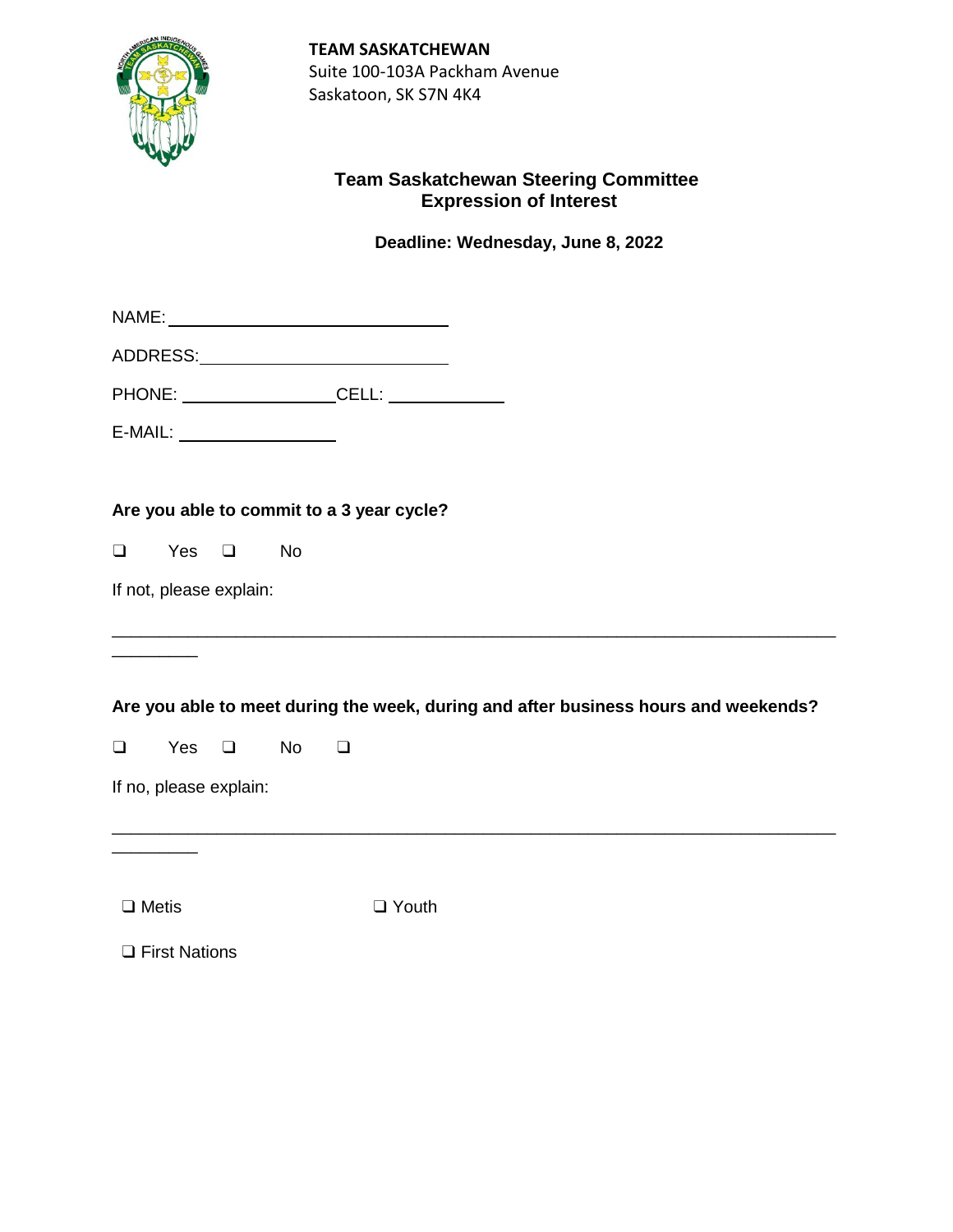The deadline for submitting the completed Expression of Interest is December 31<sup>st</sup>, 2021.

General Information for Potential Team Saskatchewan Steering Committee Members Eligibility:

 All Indigenous people over 18 years of age residing in the province of Saskatchewan. You must be in good standing with all 3 partners. (Metis Nation Saskatchewan, Federation of Sovereign Indigenous Nations, and Sask Sport Inc.)

Committee members should also:

- Have historical and contemporary understanding of societal and economic issues faced by Indigenous people participating in sport, and systems within the Indigenous community to address such issues.
- Have familiarity with the operation of the North American Indigenous Games and the overall sport system inclusive of Indigenous peoples.
- Board/Committee Meetings: There are monthly steering committee meetings and additional Sub-Committee meetings during the year.
- Expenses: All Board/Committee Members are required to pay for their own expenses while conducting Team Saskatchewan Steering Committee business. Reimbursement is provided in accordance with the Committee's financial policies.
- Conflict of Interest Policy (excerpt): Due to the nature of volunteers' responsibilities, it may be, in some cases, necessary to restrict the activities of the individuals serving as volunteers to ensure that a conflict of interest does not or does not appear to exist. Volunteers must not give or appear to give preferential treatment to: i) family members, friends, business associates and/or former business associates. ii) a private or public body such as a municipal council, school board or volunteer organization of which they are or were a member.

(Copies of the TSSC Terms of Reference and the Team Saskatchewan Handbook which contains code of conduct information is available.)